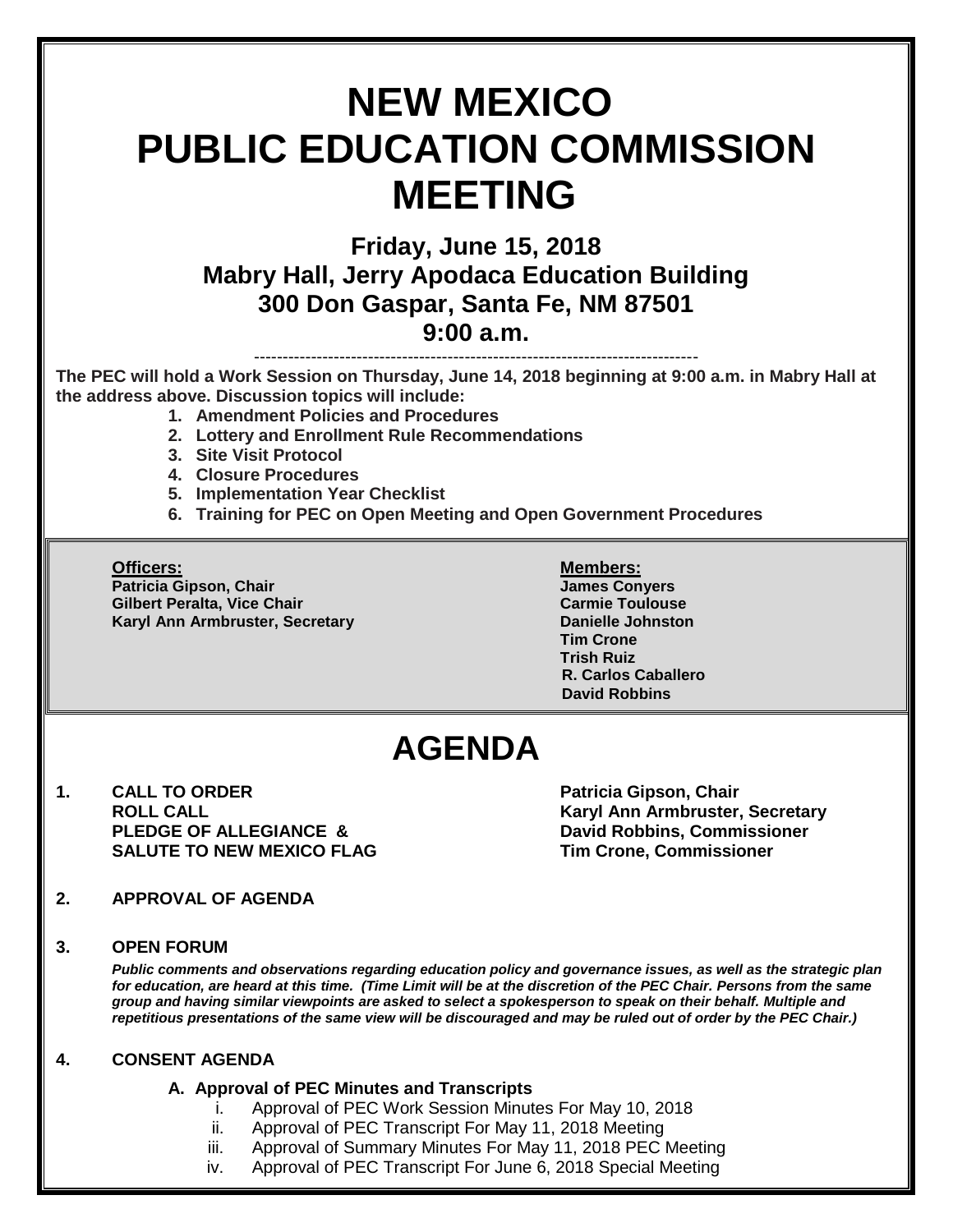### **B. La Academia Notifications 5. END OF YEAR REPORT FROM THE NEW MEXICO SCHOOL FOR THE ARTS 6. DISCUSSION AND POSSIBLE ACTION ON CHARTER SCHOOL AMENDMENTS** A. Explore Academy i. Revise assessment tool B. Roots and Wings i. Instructional hours **7. DISCUSSION AND POSSIBLE ACTION ON REPORT FROM OPTIONS FOR PARENTS & THE CHARTER SCHOOL DIVISION 8. DISCUSSION AND POSSIBLE ACTION ON GOVERNANCE CHANGES AND REPORTING POLICY NON-COMPLIANCE 9. DISCUSSION AND POSSIBLE ACTION ON THE COMMENCE OF OPERATIONS FOR THE FOLLOWING SCHOOLS** A. Hózhó Academy i. CSD presentation ii. Optional 10 minutes presentation from the school iii. Discussion and vote by the PEC B. Albuquerque Collegiate Charter School i. CSD presentation ii. Optional 10 minutes presentation from the school iii. Discussion and vote by the PEC C. Altura Preparatory School i. CSD presentation ii. Optional 10 minutes presentation from the school iii. Discussion and vote by the PEC **10**. **DISCUSSION AND POSSIBLE ACTION ON THE REPORT FROM LA PROMESA CHARTER SCHOOL ON THEIR CORRECTIVE ACTION PLAN 11. DISCUSSION AND POSSIBLE ACTION ON LEASE REIMBURSEMENT AWARDS 12. DISCUSSION AND POSSIBLE ACTION ON AMENDMENT AND NOTIFICATION POLICIES AND PROCEDURES 13. DISCUSSION AND POSSIBLE ACTION ON SITE VISIT PROTOCOLS 14. DISCUSSION AND POSSIBLE ACTION ON IMPLEMENTATION YEAR CHECKLIST 15. REPORT FROM THE CHAIR** A. July Community Input Schedule for Proposed New Charter Schools B. NACSA Conference in October C. Update from New Mexico Charter Coalition D. Update from New Mexico School Board Assn. **16. PEC REPORT ON THE NMSBA LAW CONFERENCE 17. PEC COMMENTS**